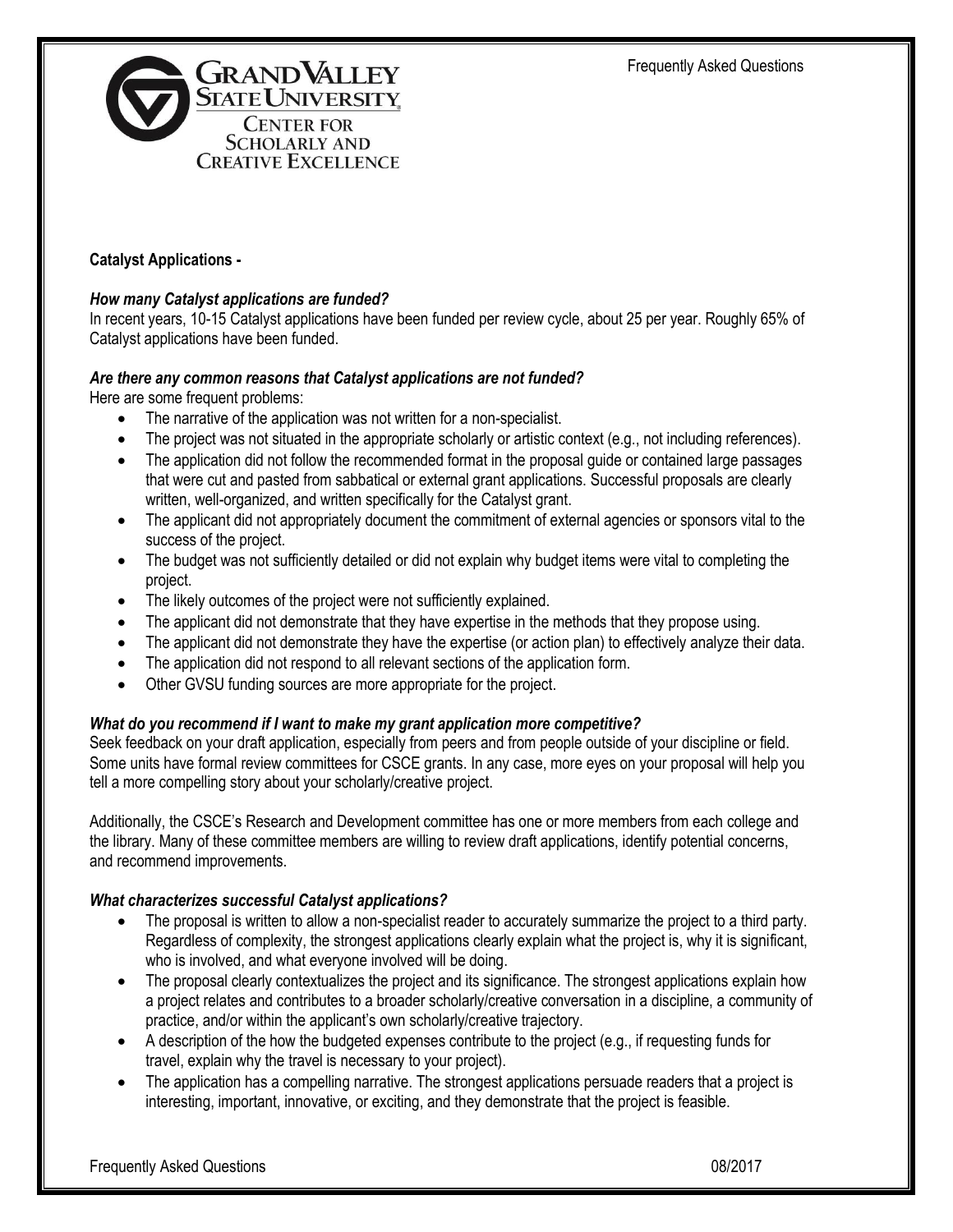

# *My scholarly/artistic record is not particularly strong, especially recently. Given that obtaining Catalyst Grants is competitive, is it worth my time to apply?*

The Committee wants to catalyze scholarly and/or artistic activity for all faculty, and they are especially interested in doing so for faculty who have been less productive. Successful applications of this sort typically describe how the grant will help develop a new creative/scholarly direction and demonstrate preparation or circumstances which will allow the project to succeed. For example, an applicant might detail retraining or other steps they have undertaken to ensure success.

### *If I recently received a Catalyst Grant or another one of the larger CSCE grants, will this make it less likely that my application will be successful this time?*

During review cycles when resources are especially limited, an applicant who has recently (and/or frequently) obtained support might be less likely to be successful. Nevertheless, many faculty members succeed in obtaining grants on a regular basis. These individuals generally demonstrate a good return on the Committee's investment: they succeed in accomplishing the goals set forth in their grants.

Note: catalyst and collaborative grants are designed as seed funding, not as ongoing support for longer-term projects. For new projects that are related to previously-funded work, strong applications explain how the grant will support a new research direction or catalyze scholarly/creative activity not covered by the previous grant

### *I am a faculty member who often seeks and obtains external funding. Is it appropriate to seek a Catalyst Grant to help me continue my work when I am between external grants?*

Yes, the Committee has funded many active scholars who are between grants. Successful applicants often explain how this funding will make their external grant application more competitive or will allow them to complete a project that was initiated with an external grant.

# *What if I only need time to work, not money?*

You can apply for the Faculty Course Reassignment for Research and Creative Expression, as a supplement to a Catalyst grant. If your project only requires time, you can apply for a \$0 Catalyst grant, select the Course Reassignment supplement, and focus your application on the reassigned time.

# *Will including students in my project make it more likely to be funded?*

The Committee recognizes and values that CSCE funding can lead to impactful student experiences as well as providing meaningful contributions to a project. However, the primary goal of CSCE funding is catalyze the scholarship and artistic activity of faculty. If a faculty member's primary goal for a project is to advance student development, they should consider other funding mechanisms, such as S3. The most successful Catalyst grant applications emphasize the scholarly/creative nature and significance of the project, instead of student experiences

#### *Is it appropriate to include student payment in my budget?*

Yes, paying students can be a major (or even the sole) budget item. However, it is incumbent on the applicant to explain that employing students is the best or only way to complete their project. The case for paying students is generally strongest when students are working long hours, have unusual skills or training, or it would be otherwise difficult to recruit student volunteers to contribute to the project.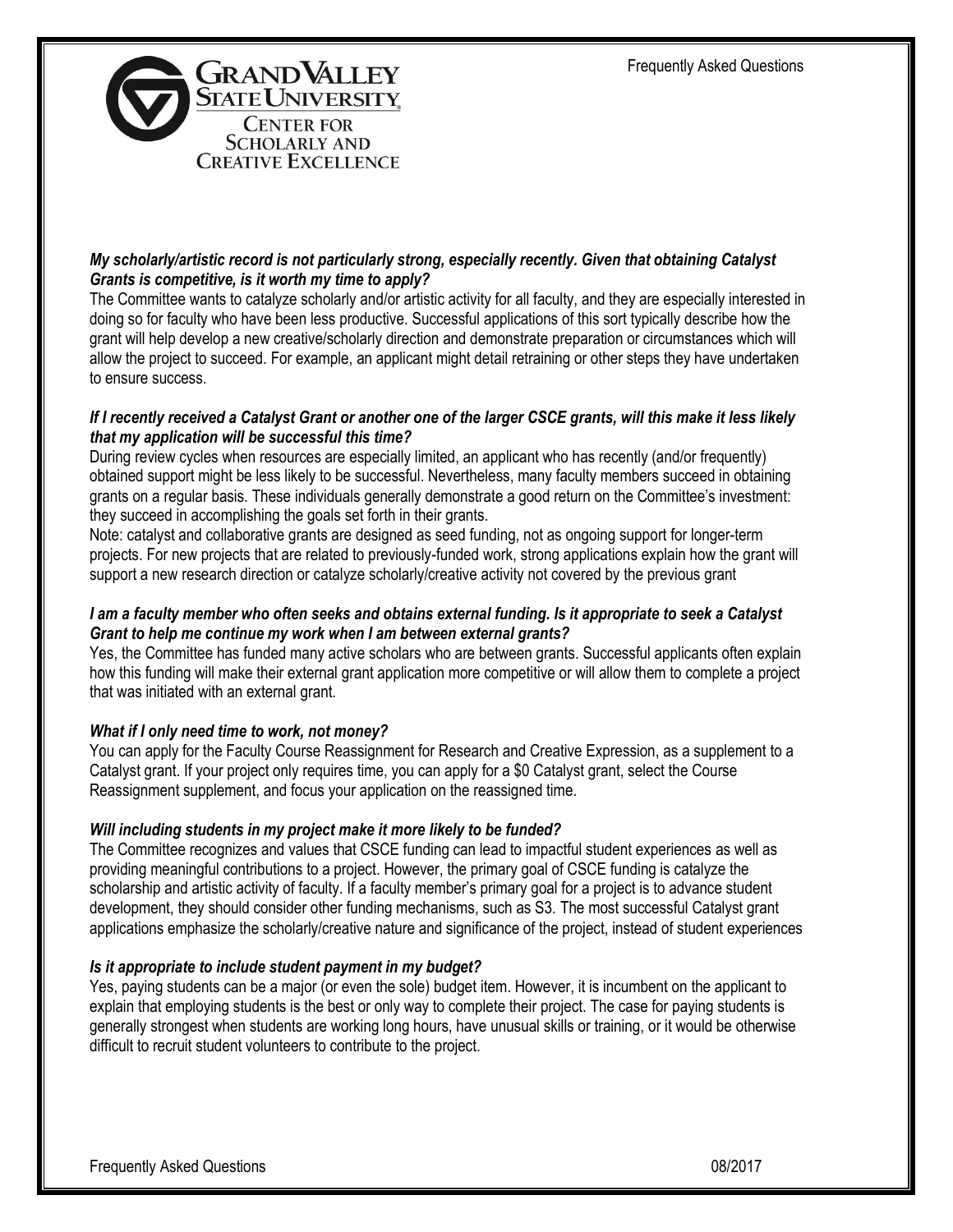

### *I will be applying for sabbatical. Is it appropriate to seek a Catalyst Grant to help me offset some of my costs associated with my sabbatical research?*

Yes, the Committee has funded numerous faculty members who have applied for or who are currently on sabbatical leave. It is important to understand that just because you have received university support for your sabbatical leave does not guarantee Research and Development support for your Catalyst request. Make sure you follow the guidelines for the Catalyst proposal and do not just attach your sabbatical application. For example, a strong application to offset sabbatical travel costs would clearly explain how the travel contributes to the scholarly/creative project

# *What feedback will I receive if my application is not funded?*

If your proposal is not funded, you may request feedback from the committee by sending the Center for Scholarly and Creative Excellence an email. You are also encouraged to seek additional feedback in a 1:1 meeting with the Executive Director of Center for Scholarly and Creative Excellence and/or the Chair of R&D. They will offer suggestions on how to improve or strengthen your proposal for resubmission. Please contact the CSCE for more details.

# **Faculty Course Reassignment Applications –**

# *Why was the Faculty Course Reassignment for Research and Creative Expression Program started?*

When prompted for the most significant factor that hinders faculty from completing scholarly activities, faculty feedback has consistently indicated that "time" would help them the most with their projects. Therefore, funds that would support the one course reassigned time will hopefully provide critical support in enhancing faculty scholarship. In addition, while more faculty are working under 12 month contracts, this Program should allow for the eligibility of almost all tenured and tenure-track faculty.

# *Do I need to submit a separate proposal for the Faculty Course Reassignment Program?*

No. If you are submitting a Catalyst Grant for Research and Creativity, then you will just have to select the appropriate box on the application form, specify the semester or academic session for that reassignment, and provide justification on the supplied page.

# *Can I apply for only the Faculty Course Reassignment?*

Yes. To do so, you should fill out a Catalyst Grant application requesting \$0, select the Course Reassignment box on the application form, and complete all relevant portions of the application form.

# *Do I need to report the reassigned time on the Faculty Activity Report?*

Yes. The extra time for the proposed project is accountable by normal University standards.

# *Is the funding level a variable amount?*

No. The department will be compensated with \$3000 for every awarded Faculty Course Reassignment.

# *If the unit head is not supportive of the Faculty Course Reassignment proposal, is it still possible to obtain?*

No. The applicant's department is directly involved in the process, and therefore must be completely supportive.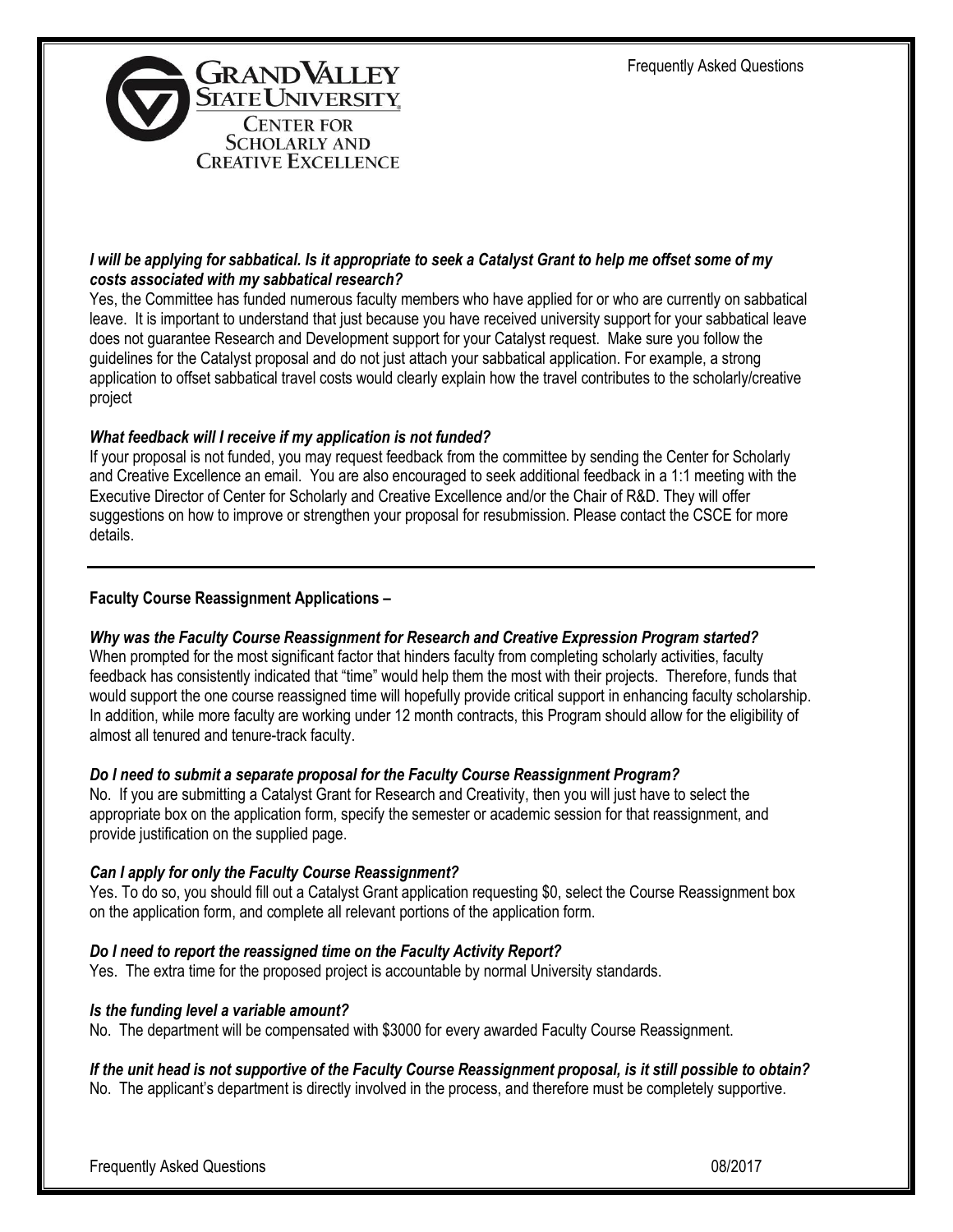

### *With my normal appointment being a 9-month schedule, can I apply for a one course reassignment in the summer?*

No. The course reassignment time must occur during the faculty member's normal appointment.

### *If my Faculty Course Reassignment proposal is denied, can I still be awarded a Catalyst Grant?*

Possibly. If your proposal was recommended for funding due to its merit, but the course reassignment was denied due to lack of College support or if the R&D committee did not feel that you adequately justified your need for time, then you still could be awarded the Catalyst Grant.

**Pre-tenure Supplement for Research and Creativity Applications –**

### *Are there any time constraints in the funding guidelines that I should be aware of?*

Yes, proposals are accepted from pre-tenured faculty members who are in their first four years of their tenure-track appointment at GVSU.

### *Can pre-tenure funding be used to supplement faculty salary?*

No, funding cannot be used to supplement a faculty member's salary.

#### *Are there limitations on the number of Pre-tenure supplemental awards I can receive?*

Yes. You may receive the supplemental award only once. However, you can receive additional funding from the CSCE prior to your tenure and thereafter. For example, it is not uncommon for a faculty member to receive the pretenure and then a year or two later request and receive another catalyst grant.

#### **Collaborative Initiative Applications –**

#### *How many Collaborative applications are funded?*

In recent years, 0-3 Collaborative applications have been funded per review cycle, about 3 per year. Roughly 35% of Collaborative applications have been funded.

#### *Are there any common reasons that Collaborative applications are not funded?*

Here are some frequent problems:

 Applicants fail to demonstrate bona fide, original collaboration. For example, an applicant in the social sciences asking a lab scientist or statistician to perform a routine analysis would not be viewed favorably in terms of collaboration. If, however, the social scientist and statistician showed that they jointly developed and articulated the project and were using a non-routine method or approach, this would be viewed favorably. One indicator of bona fide, original collaboration would be that the two (or more) collaborators both authored the narrative of the application. Another indicator would be that the two (or more) collaborators both would be able to publish an article in their field based on the project.